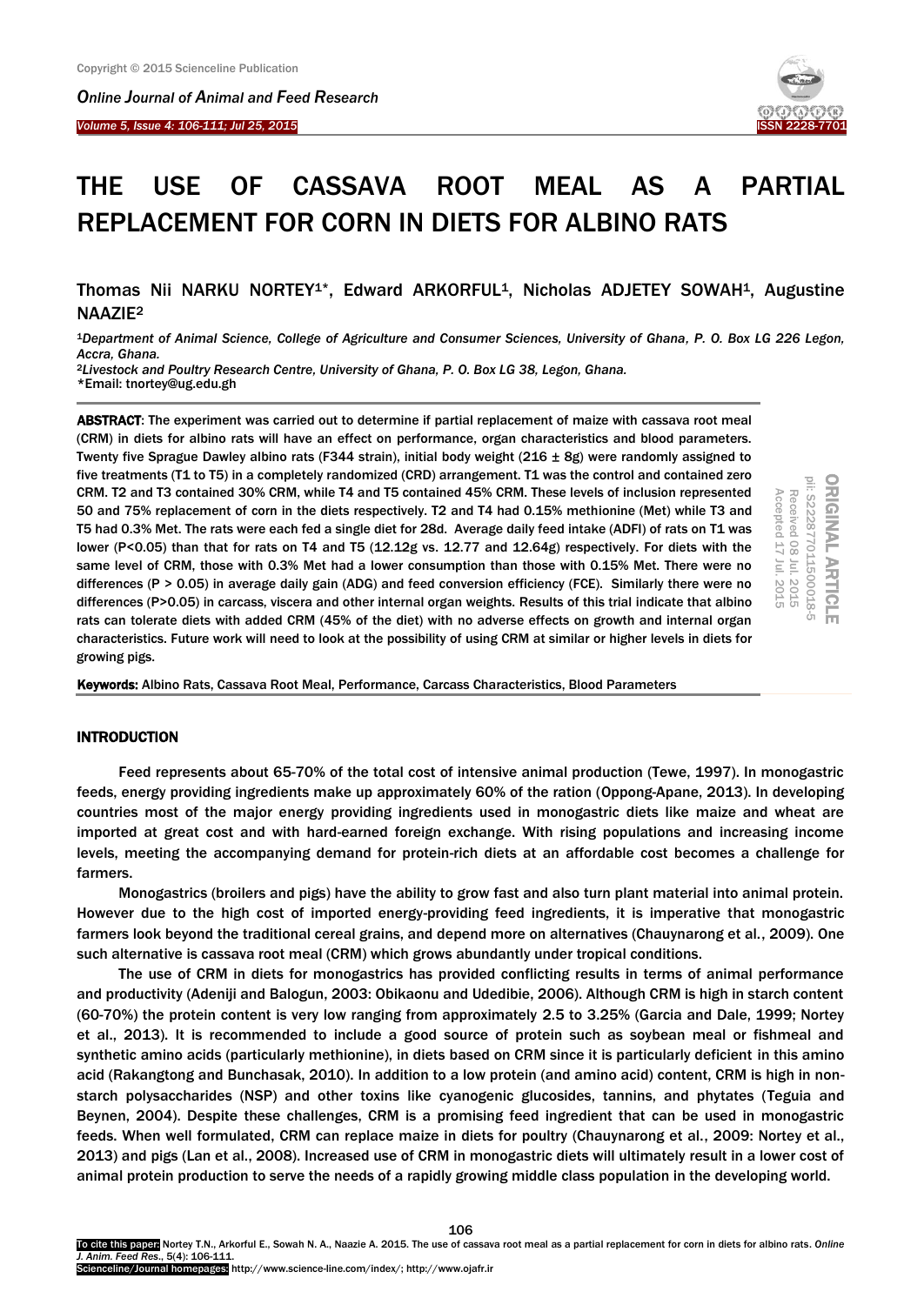The hypothesis of this study therefore was that cassava root meal can partly replace maize in diets for Sprague-Dawley outbred albino rats without negatively affecting growth, carcass composition and blood metabolite profiles. The objectives were to investigate the efficacy, growth related responses, carcass characteristics and blood profiles of albino rats fed two dietary levels of cassava root meal. Similar to other trials (Okai et al., 2013; Ogunleye and Omotoso, 2005) the rat is being used as a model for the pig.

## MATERIAL AND METHODS

The experiment was carried out at the Noguchi Memorial Institute of Medical Research (NMIMR). The institute was established in 1979 in a building funded by the Japanese government to serve as a monument in memory of Dr Hideyo Noguchi, a Japanese medical scientist who died in Accra in May 1928 while investigating yellow fever. The institute provides a base for medical co-operation programmes between Ghanaian and Japanese scientists and a centre for conducting medical research relevant to Ghana's needs.

#### Processing of whole cassava root meal

Fresh cassava roots with a moisture content of about 80% were obtained from the open market, chopped into small bits with the skins still on, and sun-dried for about seven days to approximate moisture content of 11.5%. The sun-dried product was then ground through a hammer mill to a particle size of approximately 500 microns, stored in a cool, dry and airy environment prior to incorporation into feed.

#### Experimental diets

Five experimental diets were formulated with varying levels of CHP as follows: T1 was the control diet with zero CRM and with added methionine (Met) at a rate of 0.15%; T2 was similar to T1 but had 50% of the total maize content replaced with CRM; T3 was the same as T2 but with twice the level of added methionine (0.3%); T4 had 75% of the total maize content of T1 replaced with CRM and with 0.15% total Met; T5 was the same as T4 but with 0.3% added Met. All the diets were pelleted before being fed to the experimental animals.

#### Management of experimental animals

The animal protocol used followed principles recommended by the Institutional Animal Care and Use Committee of the Noguchi Memorial Institute for Medical Research, University of Ghana. Thirty albino rats (Sprague-Dawley F344 strain) supplied by the Animal Experimentation Unit of NMIMR were placed in their individual cages and allowed to acclimatize to their new environment for two weeks. On day 15, twenty five rats (Initial body weight: 198  $\pm$  5g) were selected to be used as test animals. These were randomly assigned in a Completely Randomized Design (CRD) with five replicates per treatment to one of five diets and allowed a further seven days to get used to the feed before the start of experiment. The rats were housed in individual wire-mesh cages with plastic coated floors, each measuring 20cm x 24cm x 20cm (Length x Breadth x Height) and had freedom of movement. The cages were placed randomly on aluminum shelves. Each cage had a metallic feeding trough and nipple drinker provided. Rats were individually weighed at the start of the trial, and subsequently on a weekly basis. Rats in each replicate were given a known amount of feed and water daily. Feed left over after 24 hours was weighed to determine average daily feed intake (ADFI). The whole feeding and growth trial lasted for 28 days.

#### Carcass and haematological analysis

On day 29, blood from each anaesthetized rat was collected separately by holding the rats vertically and placing a 10 ml needle into either the tail artery or vein. The blood (about 3ml) was collected into a 4mL sample tube (Surgifield Medicals, Meddlessex, England) using  $K_3$  EDTA as the anticoagulant. For serum profile, about 3 ml of blood was collected into 5mL Serum-separator vacuum tubes (Surgifield Medicals, Meddlessex, England). Both samples were analysed the same day for haematological and coagulation parameters. Next all the anesthetized rats were killed by cervical dislocation and internal organs (i.e.) viscera, liver, kidney lungs, heart and spleen were removed and weighed. The anaesthesia used was chloroform. Haematology parameters were analysed using an Advia 120 (Siemens AG, Munich, Germany) analyser. Parameters evaluated were: white blood cell (WBC), red blood cell (RBC), haemoglobin (HGB), haematocrit (HCT), mean corpuscular volume (MCV), mean corpuscular haemoglobin (MCH), mean corpuscular haemoglobin concentration (MCHC) and platelet count (PLT)

#### Chemical analysis

Proximate analysis was carried out on both the ingredients and experimental diets according to methods outlined by the Association of Official Analytical Chemists, (AOAC, 1995). For Ca and P determinations, the methods according to James (1996) and AOAC (1995) were used.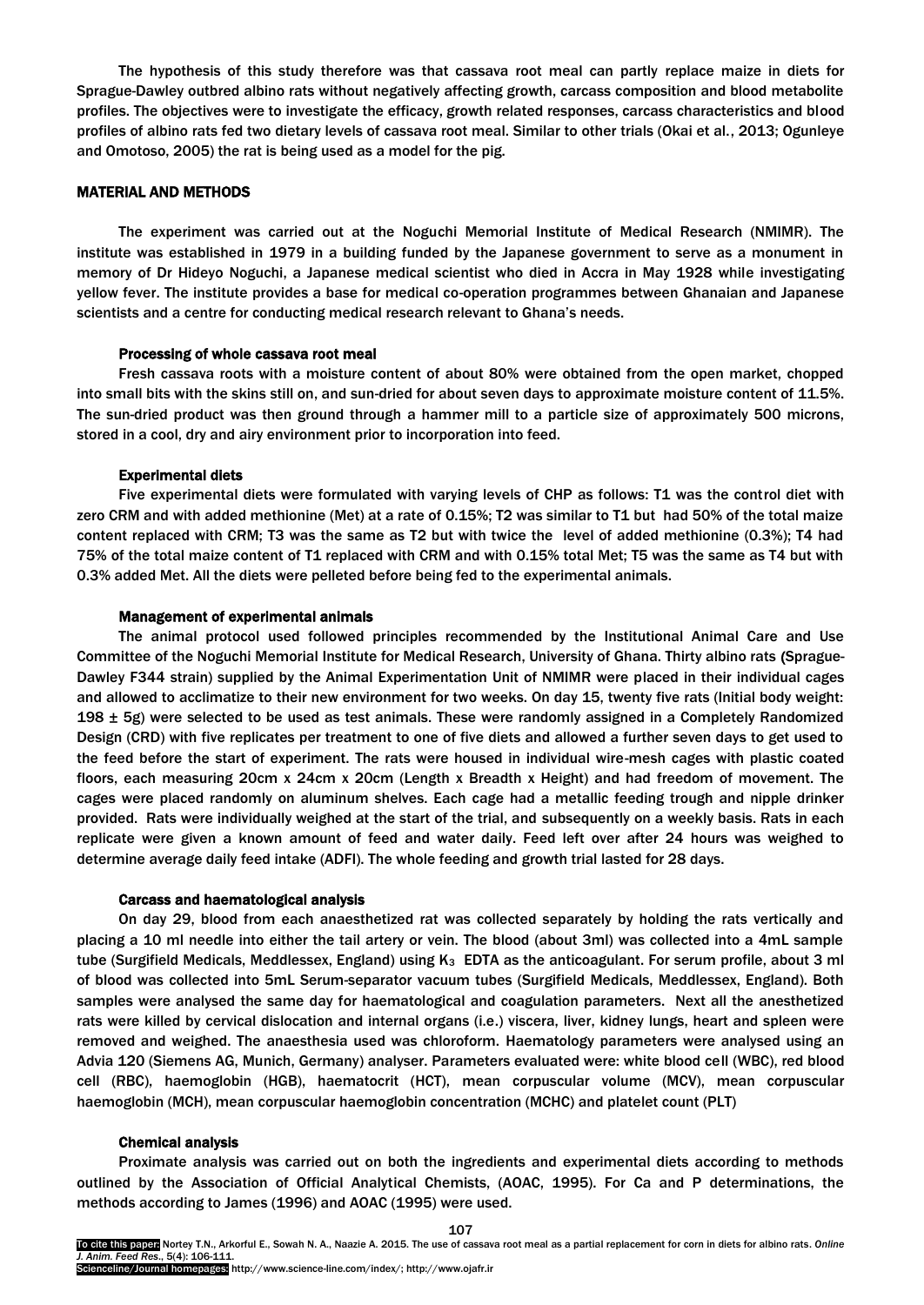## Statistical analysis

All the data gathered were subjected to statistical analysis using the Generalized Linear Model procedure of the Statistical Analysis Systems Institute (SAS, 1999). Significant differences among means were separated using the Student Newman-Kuels (SNK) Test.

#### RESULTS

Table 1 shows the analyzed chemical composition of whole CRM used in this trial. Table 2 shows the composition and calculated nutrient values respectively of the experimental diets.

#### Growth traits

Average daily feed intake (ADFI) of rats on T4 (45% CRM + 0.15% Met) was significantly more than (P<0.05) the ADFI of rats fed the control diet (T1), and those on T3 (30% CRM + 0.3% Met). Also rats on T5 (45% CRM + 0.3% Met) ate significantly more feed (P<0.05) than rats on the control diet (Table 3). There were no significant differences (P>0.05) in ADG and FCE among all the treatments.

## Organ weights and haematological parameters

There were no significant differences (P>0.05) in organ weights (Table 3) and haematological parameters among all the treatments (Table 4).

| Table 1 - Analysed chemical composition of cassava root meal used in trial (as is basis) |           |
|------------------------------------------------------------------------------------------|-----------|
| <b>Parameter</b>                                                                         | Value (%) |
| Dry matter                                                                               | 88.12     |
| Crude protein                                                                            | 3.32      |
| Acid detergent fiber                                                                     | 2.14      |
| Neutral detergent fiber                                                                  | 5.85      |
| <b>Ether extract</b>                                                                     | 0.71      |
| Ash                                                                                      | 2.22      |
| Calcium                                                                                  | 0.16      |
| <b>Phosphorous</b>                                                                       | 0.12      |

## Table 2 - Composition and calculated analysis of the experimental diets

| <b>Ingredients</b>                                             | <b>Control</b> | 30% CRM <sup>1</sup> 0.15%<br>Met <sup>2</sup> | 30% CRM 0.3%<br><b>Met</b> | 45% CRM 0.15%<br><b>Met</b> | 45% CRM 0.3%<br><b>Met</b> |  |  |
|----------------------------------------------------------------|----------------|------------------------------------------------|----------------------------|-----------------------------|----------------------------|--|--|
| Corn                                                           | 60             | 30                                             | 30                         | 15                          | 15                         |  |  |
| Cassava root meal                                              | $\mathbf 0$    | 30                                             | 30                         | 45                          | 45                         |  |  |
| Soya bean meal                                                 | 22.5           | 22.5                                           | 22.5                       | 22.5                        | 22.5                       |  |  |
| Wheat bran                                                     | 15.7           | 15.7                                           | 15.55<br>15.7              |                             | 15.55                      |  |  |
| Oyster shells                                                  | 1              | 1                                              | 1<br>1                     |                             | 1                          |  |  |
| <b>Common salt</b>                                             | 0.25           | 0.25                                           | 0.25                       | 0.25                        | 0.25                       |  |  |
| Vitamin premix                                                 | 0.25           | 0.25                                           | 0.25<br>0.25               |                             | 0.25                       |  |  |
| Lysine                                                         | 0.15           | 0.15                                           | 0.15                       | 0.15                        | 0.15                       |  |  |
| <b>Methionine</b>                                              | 0.15           | 0.15                                           | 0.30                       | 0.15                        | 0.30                       |  |  |
| <b>Total</b>                                                   | 100            | 100                                            | 100                        | 100                         | 100                        |  |  |
| <b>Calculated Analysis</b>                                     |                |                                                |                            |                             |                            |  |  |
| ME (MJ/Kg)                                                     | 11.75          | 11.57                                          | 11.59                      | 11.48                       | 11.50                      |  |  |
| CP%                                                            | 19.96          | 16.99                                          | 17.10                      | 15.50                       | 15.61                      |  |  |
| CF%                                                            | 3.43           | 4.15                                           | 4.14                       | 4.51                        | 4.5                        |  |  |
| Total Lysine %                                                 | 1.09           | 1.00                                           | 1.00                       | 0.96                        | 0.96                       |  |  |
| <b>Total Methionine %</b>                                      | 0.42           | 0.36                                           | 0.48                       | 0.33                        | 0.45                       |  |  |
| Ca <sub>%</sub>                                                | 0.56           | 1.25                                           | 1.25                       | 1.59                        | 1.59                       |  |  |
| <b>P</b> %                                                     | 0.62           | 0.80                                           | 0.8                        | 0.89                        | 0.89                       |  |  |
| *SEM; <sup>1</sup> Cassava Root Meal; <sup>2</sup> Methionine; |                |                                                |                            |                             |                            |  |  |

# **DISCUSSION**

# Growth traits

Generally monogastrics will eat more of a low-nutrient dense diet and vice versa, gut fill permitting. This phenomena has been observed in both birds (Plavnik et al., 1997; Leeson, 2000; Veldkamp et al., 2005; Nahashon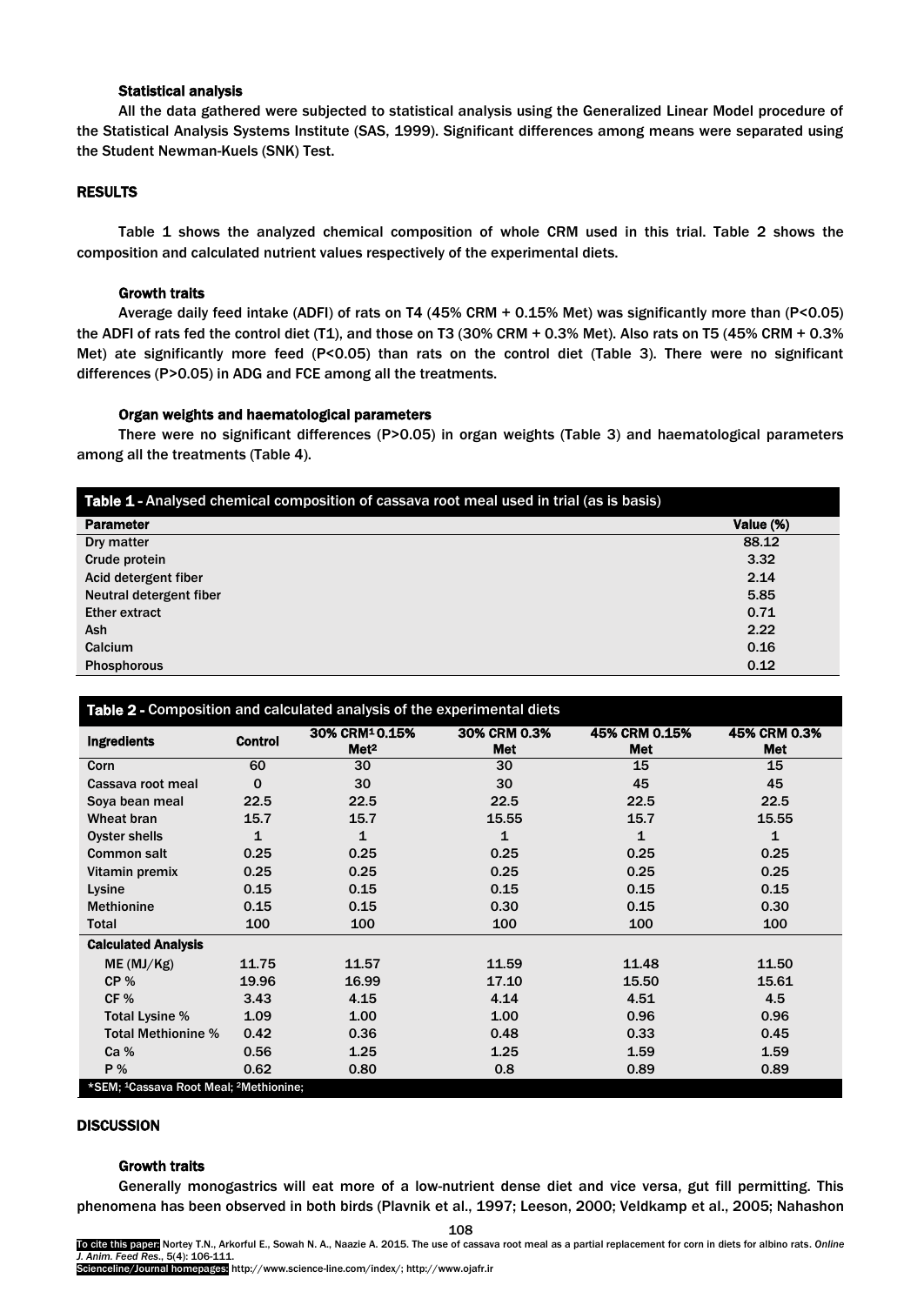et al., 2006) and pigs (Lan et al., 2007; Madrid et al., 2013). This is because monogastrics will eat to meet their requirements for particular nutrients. Once the requirement is met, intake is reduced. In this trial, the dietary nutrient densities were progressively (but gradually) lowered as the level of CRM increased in the diet. Thus the fact that rats on T1 ate the least amount of feed is in line with previous findings. Between diets with either 30% or 45% CRM, those with 0.3% Met were more balanced than those with 0.15% Met, hence the observed numerical decreases in ADFI when the Met levels were doubled at the different CPH inclusion levels. Also the fact that rats on T4 ate the most feed may be a direct reflection of the fact that this diet is the most unbalanced in terms of the essential amino acid, methionine.

## Organ weights and haematological parameters

The observed similarities in organ weights between the control and the other dietary treatments is an indication that the presence of CRM in the diet presented no adverse effects on the internal organs of the rats. With increasing levels of CRM, the fibre contents tended to increase. Generally animals fed on diets that are high in fibre, tend to have more developed empty gastro-intestinal tracts (GIT) (JØrgensen et al., 2006). This is due to heavier musculature of the intestinal walls which is a direct response to the greater amount of feed that the animal will necessarily have to hold in the GIT.

| Table 3 - Effect of cassava root meal on growth parameters and internal organ weight                |                |                                                |                            |                             |                            |      |                |
|-----------------------------------------------------------------------------------------------------|----------------|------------------------------------------------|----------------------------|-----------------------------|----------------------------|------|----------------|
| <b>Parameter</b>                                                                                    | <b>Control</b> | 30% CRM <sup>1</sup><br>0.15% Met <sup>2</sup> | <b>30% CRM</b><br>0.3% Met | <b>45% CRM</b><br>0.15% Met | <b>45% CRM</b><br>0.3% Met | SEM* | <b>P-Value</b> |
| ADFI $(g)$                                                                                          | 12.12c         | 12.47abc                                       | 12.30bc                    | 12.77a                      | 12.64ab                    | 0.16 | 0.03           |
| ADG(g)                                                                                              | 3.70           | 3.57                                           | 3.63                       | 2.93                        | 3.47                       | 0.41 | 0.70           |
| <b>FCE</b>                                                                                          | 0.31           | 0.29                                           | 0.29                       | 0.23                        | 0.27                       | 0.03 | 0.47           |
| <b>Organ Weights</b>                                                                                |                |                                                |                            |                             |                            |      |                |
| Carcass                                                                                             | 250            | 258                                            | 250.8                      | 273.5                       | 260                        | 9.07 | 0.39           |
| <b>Viscera</b>                                                                                      | 50.55          | 56.16                                          | 51.84                      | 53.8                        | 59.34                      | 3.15 | 0.32           |
| Kidney                                                                                              | 1.43           | 1.46                                           | 1.46                       | 1.53                        | 1.46                       | 0.07 | 0.89           |
| Liver                                                                                               | 8.08           | 8.58                                           | 7.58                       | 8.7                         | 8.7                        | 0.43 | 0.30           |
| Lungs                                                                                               | 1.55           | 1.38                                           | 1.34                       | 1.56                        | 1.54                       | 0.15 | 0.72           |
| Heart                                                                                               | 0.95           | 0.92                                           | 0.94                       | 0.93                        | 0.84                       | 0.05 | 0.63           |
| <b>Spleen</b>                                                                                       | 0.63           | 0.64                                           | 0.70                       | 0.68                        | 0.60                       | 0.04 | 0.46           |
| GIT <sup>3</sup> (Full)                                                                             | 21             | 25.34                                          | 22.92                      | 24.23                       | 26.44                      | 1.91 | 0.33           |
| GIT (Empty)                                                                                         | 16.93          | 17.84                                          | 16.9                       | 16.10                       | 19.76                      | 1.45 | 0.47           |
| *SEM; <sup>1</sup> Cassava Root Meal; <sup>2</sup> Methionine; <sup>3</sup> Gastro-intestinal tract |                |                                                |                            |                             |                            |      |                |

# Table 4 - Effect of cassava root meal on blood parameters

| Parameters <sup>3</sup>                                                                                                                                                 | Control | 30% CRM <sup>1</sup>   | 30% CRM  | <b>45% CRM</b> | <b>45% CRM</b> | SEM <sup>*</sup> | P-Value |
|-------------------------------------------------------------------------------------------------------------------------------------------------------------------------|---------|------------------------|----------|----------------|----------------|------------------|---------|
|                                                                                                                                                                         |         | 0.15% Met <sup>2</sup> | 0.3% Met | $0.15%$ Met    | 0.3% Met       |                  |         |
| WBC $(x10^9/L)$                                                                                                                                                         | 10.62   | 10.90                  | 8.28     | 10.34          | 11.92          | 1.711            | 0.589   |
| RBC $(x10^{12}/L)$                                                                                                                                                      | 7.14    | 7.22                   | 7.15     | 6.84           | 7.21           | 0.264            | 0.829   |
| $HGB$ (mmol/L)                                                                                                                                                          | 14.07   | 14.16                  | 14.06    | 11.84          | 14.26          | 0.266            | 0.066   |
| $0.63$ HCT (L/L)                                                                                                                                                        | 44.70   | 45.06                  | 44.12    | 42.18          | 45.20          | 1.561            | 0.637   |
| MCV (fL)                                                                                                                                                                | 62.57   | 62.46                  | 61.64    | 61.80          | 62.64          | 0.741            | 0.804   |
| MCH (fmol)                                                                                                                                                              | 19.72   | 19.64                  | 19.64    | 17.78          | 19.80          | 1.068            | 0.619   |
| $MCHC$ (mmol/L)                                                                                                                                                         | 31.52   | 31.44                  | 31.92    | 28.64          | 31.58          | 1.647            | 0.607   |
| PLT $(x109/L)$                                                                                                                                                          | 899.50  | 940.60                 | 842.4    | 975.0          | 940.0          | 125.71           | 0.951   |
| SEM; <sup>1</sup> Cassava Root Meal; <sup>2</sup> Methionine; <sup>3</sup> WBC, White Blood Cells Count; RBC, Red Blood Cell Count; HGB, Haemoglobin; HCT, Haematocrit; |         |                        |          |                |                |                  |         |
| MCV, Mean Corpuscular Volume; MCH, Mean Corpuscular Haemoglobin; MCHC, Mean Corpuscular Haemoglobin Concentration; PLT, Platelet                                        |         |                        |          |                |                |                  |         |
| Count.                                                                                                                                                                  |         |                        |          |                |                |                  |         |

The absence of this phenomenon in this trial indicates that although feed intake tended to increase with increasing levels of dietary CRM, it was not significant enough to cause any marked increase in GIT musculature. Cassava root meal contains cyanogenic glucosides, polyphenols (tannins) and phytate (Teguia and Beynen, 2004). These are poisonous when consumed by monogastrics in large quantities. Enlargement of certain internal organs like the pancreas, liver, and kidney have been linked to an excessive consumption of these anti-nutritive factors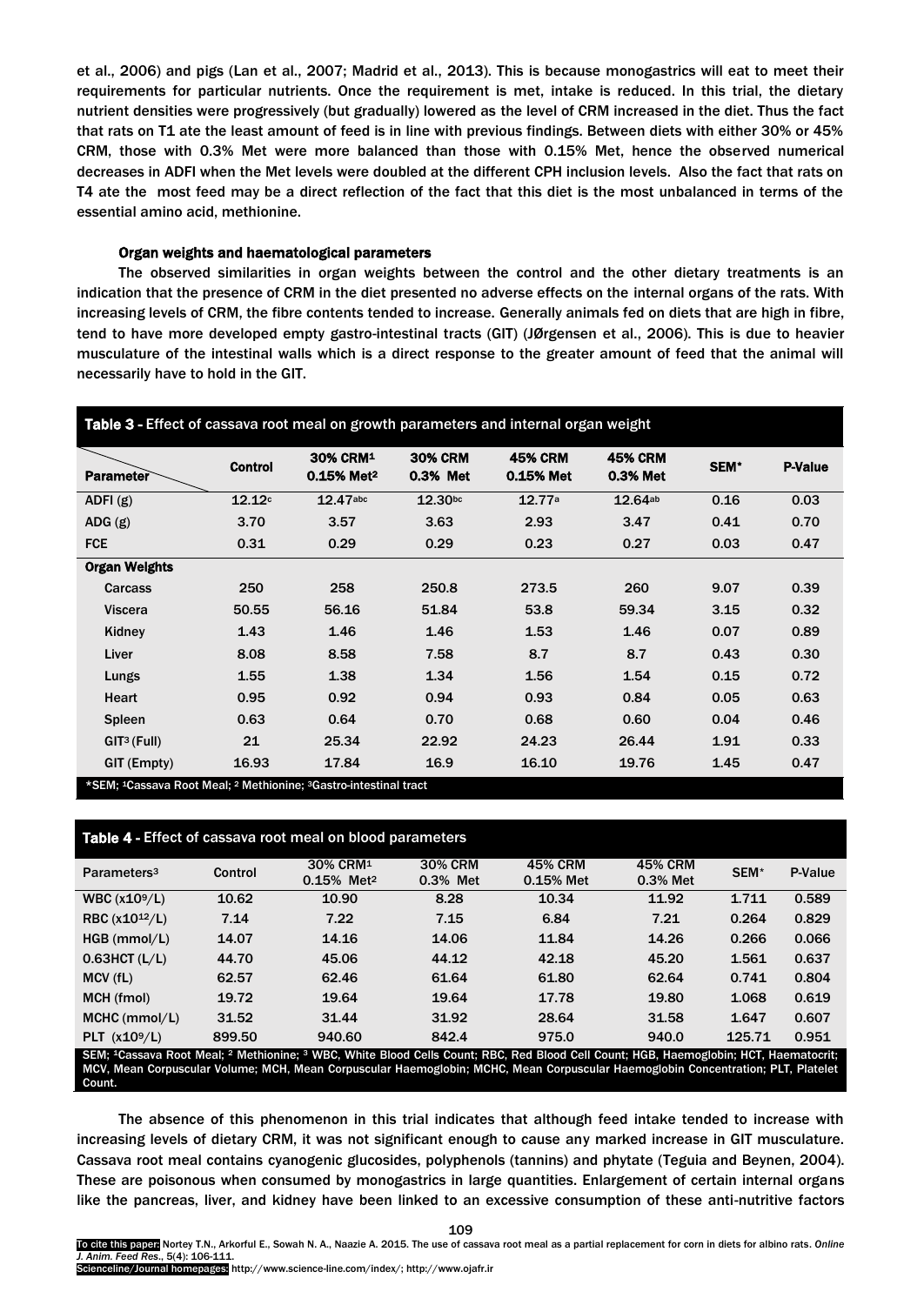(ANF) by broilers (Obun et al., 2011) and pigs (Adesehinwa et al., 2011). Methods to eliminate the ANF in cassava, particularly the cyanogenic glucosides, include drying and fermentation. The CRM used in this trial was sun-dried for 7 days. Again the variety of cassava that is grown in Ghana is of the low hydrocyanide variety. These two factors may have worked to ensure that the levels of the cyanogenic glucosides eaten by the rats were quite low and presented no health problems.

Hematological values obtained in this trial fell within the normal ranges of Sprague-Dawley rats (Johnson-Delaney, 1996; Adeyemi et al., 2015). This indicates that there was no effect of diet on haematological values.

## **CONCLUSIONS**

Results of this trial have demonstrated that CRM can effectively replace up to 70% of the maize in diets for Sprague-Dawley albino rats when supplemented with a synthetic amino acid like Met, without affecting growth performance. At the recommended level of inclusion, there are no adverse effects on internal organ and blood parameters.

#### ACKNOWLEDGEMENT

The contribution of the Noguchi Memorial Institute for Medical Research in providing the experimental animals, facilities, and the humane handling, care and euthanizing of the experimental animals is acknowledged.

## **REFERENCES**

- Adeniji AA and Balogun OO (2003). Replacement value of cassava flour for maize in layers' diet containing bovine blood-rumen content meal. Ghana Journal of Agricultural Science. 36: 41 – 55.
- Adesehinwa AOK, Obi OO, Makanjuola BA, Oluwole OO and Adesina MA (2011). Growing pigs fed cassava peel based diet supplemented with or without Farmazyme\_ 3000 proenx: Effect on growth, carcass and blood parameters. African Journal of Biotechnology. 10: 2791-2796.
- Adeyemi TO, Osilesi O, Adebawo OO, Onajobi FD, Oyedemi SO and Afolayan AJ (2015). Serum Electrolytes, Creatinine (CRT) and Hematological (Hg) Indices of Rats fed on Processed Atlantic Horse Mackerel. Journal of Natural Sciences Research. 5: 2224-3186.
- AOAC (1995). Official Methods of Analysis. 16th edition. Association of Official Analytical Chemistry, Arlington, VA.
- Chauynarong N, Elangovan AV and Iji PA (2009). The potential of cassava products in diets for poultry. World Poultry Science Journal. 65: 23-36.
- Garcia M and Dale N (1999). Cassava root meal for poultry. Journal of Applied Poultry Research. 8: 132-137.
- James CS (1996). Analytical chemistry of foods. Blackie Academic and Professional, Glasgow. pp. 234-239.
- Johnson-Delaney C (1996). Exotic Animal Companion Medicine Handbook for Veterinarians. Zoological Education Network.
- JØrgensen H, Zhao XQ, Knudsen KE and Eggun BO (2006). The influence of dietary fibre source and level on the development of the gastrointestinal tract, digestibility and energy metabolism in broiler chickens. British Journal of Nutrition. 75: 379-395.
- Lan Y, Opapeju FO and Nyachoti CM (2008). True ileal protein and amino acid digestibilities in wheat dried distillers' grains with soluble fed to finishing pigs. Animal Feed Science and Technology. 140: 155-163.
- Leeson S (2000). Is feed efficiency still a useful measure of broiler performance? Department of Animal and Poultry Science, University of Guelph, Ministry of Agriculture, Food and Rural Affairs, Canada. <http://www.omafra.gov.on.ca/english/livestock/poultry/facts/efficiency.htm>
- Madrid J, Martinez S, Lopez C and Hernandez F (2013). Phytase supplementation on nutrient digestibility, mineral utilization and performance in growing pigs. Livestock Science. 154:144-151.
- Nahashon SN, Adefope N, Amenyenu A and Wright D (2006). Effect of varying metabolisable energy and crude protein concentrations in diets of pearl gray guinea fowl pullets 1. Growth performance. Poultry Science Journal. 85: 1847-1854.
- Nortey TN, Manu-Barfo P and Naazie A (2013). Effect of sorghum barley brewers spent grain as a feed ingredient on broiler performance and carcass quality. Bulletin of Animal Health and Production, Africa. 61:89-99.

Obikaonu HO and Udedibie ABI (2006). Comparative evaluation of sun-dried and ensiled cassava peel meals